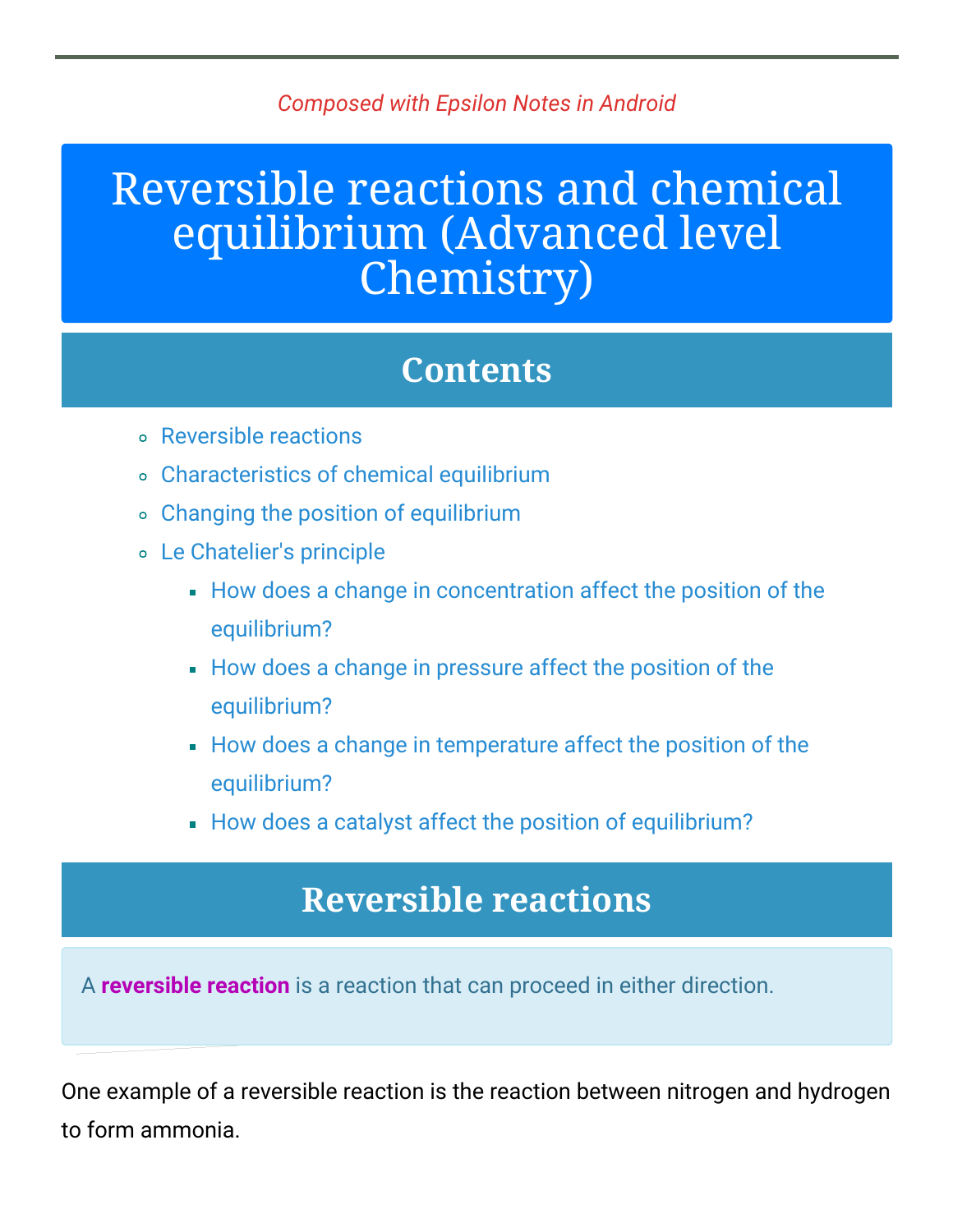$N_2(g)$  + 3H<sub>2</sub>(g)  $\rightleftharpoons$  2NH<sub>3</sub>(g)

A reversible reaction can be shown by the double arrow  $(\rightleftarrows)$  in the equation, which means that the products can react or decompose to form the original reactants.

If this reaction was to happen in a closed container, as soon as the products are formed they react together and form the reactants again. So instead of there being reactants or products only, you get a mixture of both. Eventually the system reaches a point where there is a mixture in which the proportions of all the existing components remain constant. This mixture is called an **equilibrium mixture** and this type of reaction called an **equilibrium reaction**.

*The maximum theoretical yield is not obtained, instead a mixture of products and reactants is formed. The products will be reacting together to form the reactants at the same time as the reactants are are reacting together to form the products*.

## <span id="page-1-0"></span>**Characteristics of chemical equilibrium**

Under constant conditions, an equilibrium has the following characteristics: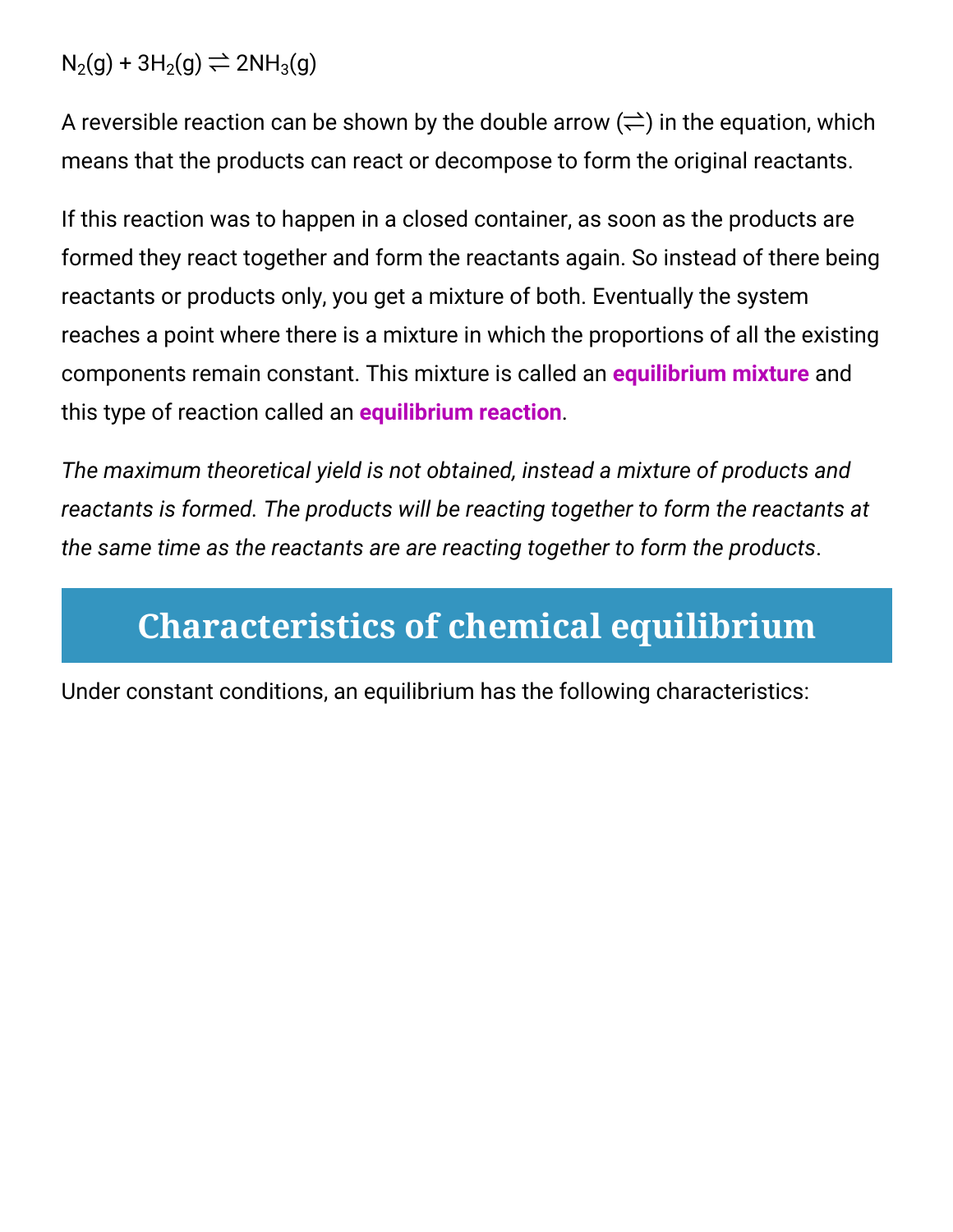- it is dynamic.
	- this means that the reactants are continuously reacting to form products and the products are continuously reacting to form back the reactants.
- the forward and reverse reactions occur at the same rate.
	- o this means that the reactants are continuously reacting to form products and the products are continuously reacting to form back the reactants at the same rate.
- the concentration of reactants and products remain constant at equilibrium.
	- The concentrations remain constant because, at equilibrium, the rates of the forward and backward reactions are equal.
- it requires a closed system.
	- A closed system is a system in which neither the reactants nor products escape from the reaction mixture. If either the reactants or products escape, the equilibrium of the system is disturbed. The system does not have to be sealed. For example, an open beaker may be a closed system for a reaction that takes place in solution, as long as the reactants, products, and solvent do not evaporate.

### **Changing the position of equilibrium**

<span id="page-2-0"></span>Some industrial processes, for example the production of ammonia or sulphuric acid, are based on reversible reactions. In a closed system these reactions would produce equilibrium mixtures containing both products and reactants. In order to be able to increase the yield of the products, is it important to understand how to control the position of equilibrium of the reactions.

The position of equilibrium refers to the ratio of the amount of products to reactants present in an equilibrium mixture.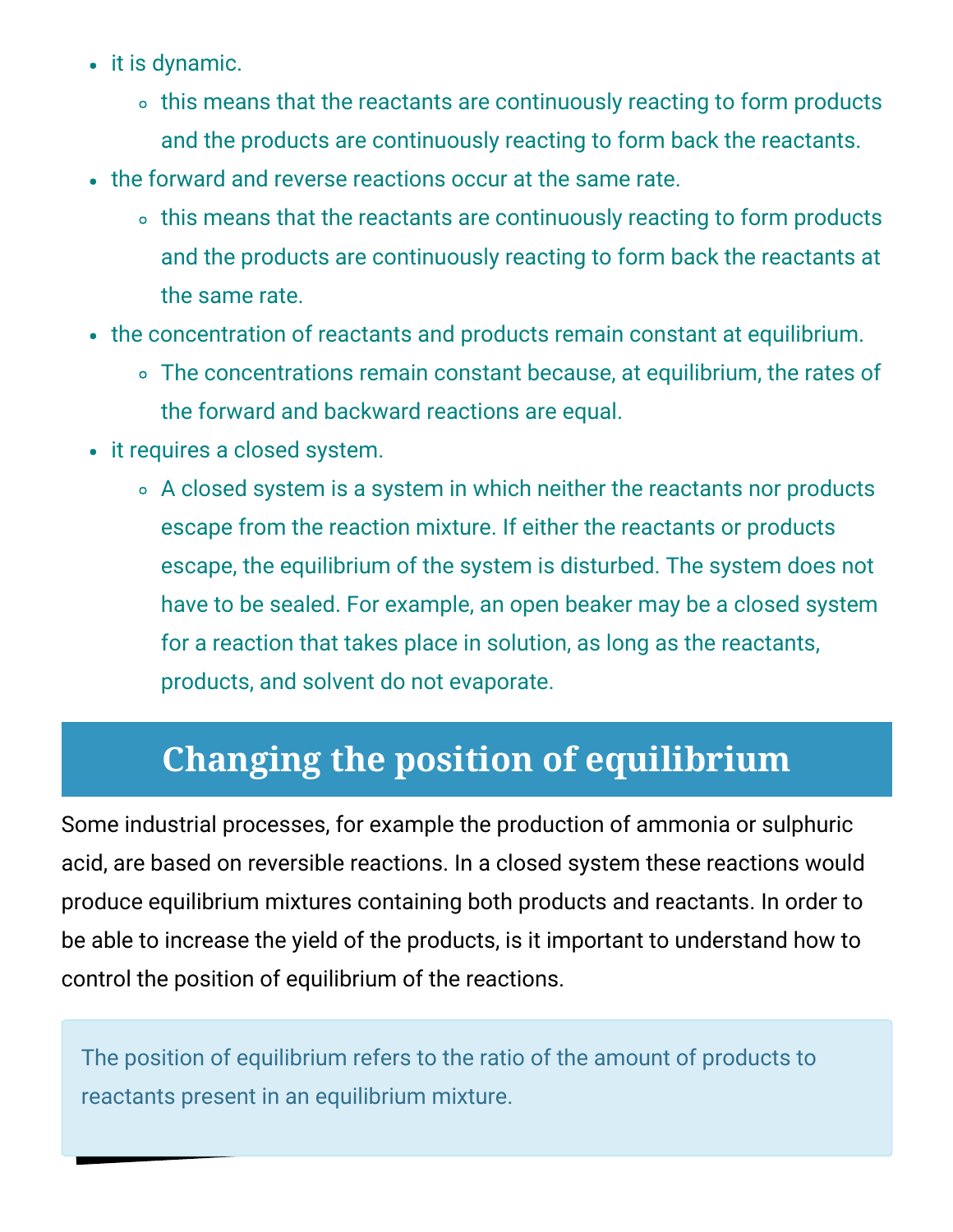If in an equilibrium system a change of conditions causes the concentration of products to increased relative to the concentration of the reactants, we say that the position of equilibrium has shifted to the right.

However, if the concentration of products decrease relative to the reactants, we say that the position of equilibrium has shifted to the left.

For example in the reaction for the manufacture of ammonia,

 $N_2(q) + 3H_2(q) \rightleftarrows 2NH_3(q)$ 

- If the position of equilibrium shifts to the left, more  $NH<sub>3</sub>$  is produced in the equilibrium mixture.
- If the position of equilibrium shifts to the right, more  $N_2$  and  $H_2$  are produced in the equilibrium mixture.

### **Le Chatelier's principle**

<span id="page-3-0"></span>Le Chatelier's principle states that:

If one or more factors that affect an equilibrium is changed, the position of equilibrium shifts in the direction that reduce the change.

### <span id="page-3-1"></span>**How does a change in concentration affect the position of the equilibrium?**

For reactants in solution, when the concentration of any of the reactants is increased, the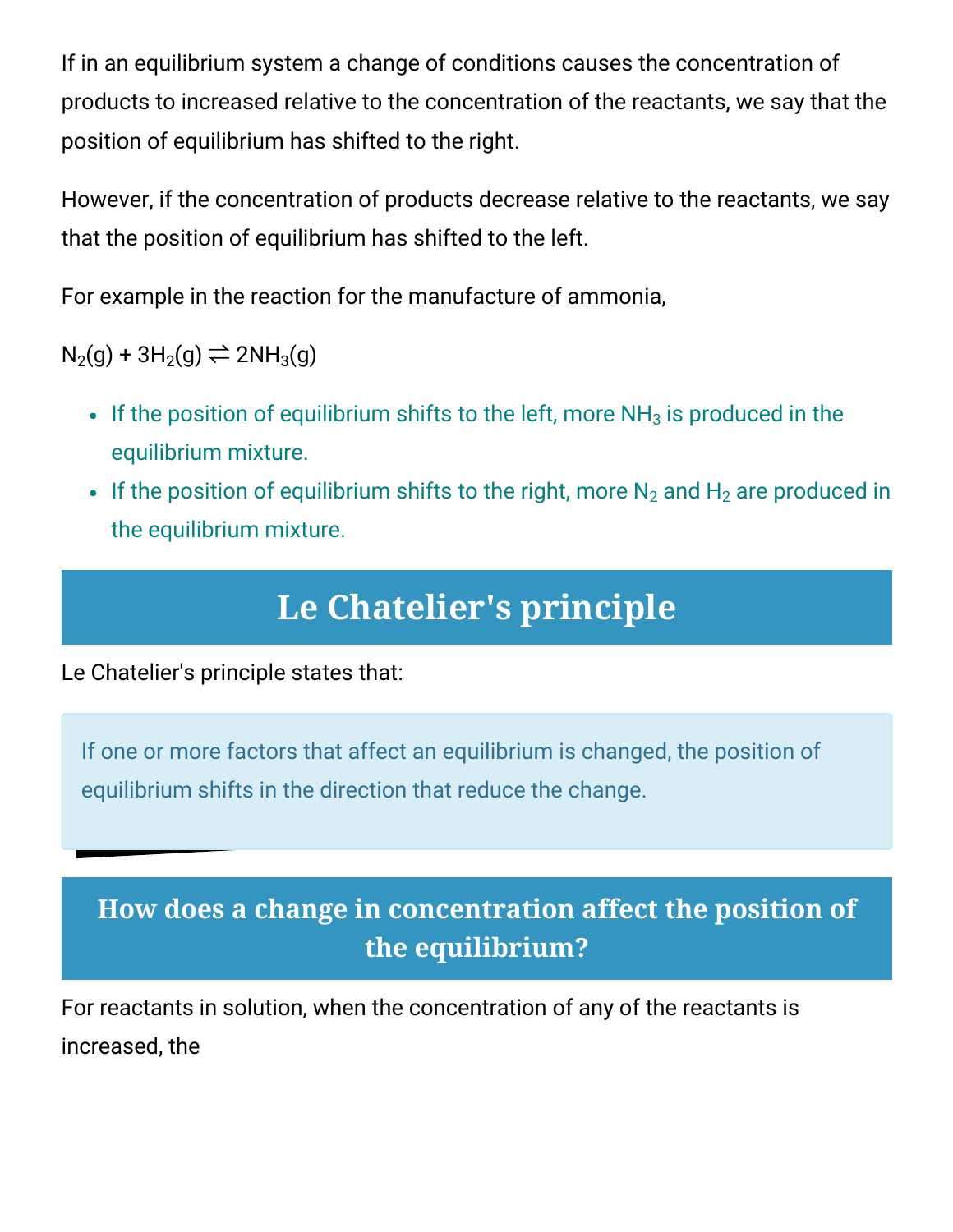- system is no longer in equilibrium.
- the position of equilibrium moves to the right to reduce the concentration of the reactant that was increased.

This means that more products will form until the equilibrium is restored. For example, the reaction between ethanoic acid  $CH<sub>3</sub>COOH$  and ethanol  $C<sub>2</sub>H<sub>5</sub>OH$  to produce ethyl ethanoate  $CH_3COOC<sub>2</sub>H<sub>5</sub>$  and water H<sub>2</sub>O is an equilibrium reaction which proceeds as follows:

 $CH_3COOH + C_2H_5OH \rightleftharpoons CH_3COOC_2H_5 + H_2O$ 

If we add more ethanol,

- the concentration of ethanol increases.
- According to Le Chatelier's principle, the position of equilibrium shifts in the direction that reduces the concentration of the added ethanol.
- Therefore the position of equilibrium shifts to the right. More ethanol reacts with ethanoic acid and more ethyl ethanoate and waterare formed.

If we add more water,

- the concentration of water is increases.
- According to Le Chatelier's principle, the position of equilibrium shifts in the direction that reduces the concentration of the added water.
- The position of equilibrium shifts to the left.
- therefore more water reacts with ethyl ethanoate and more ethanoic acid and ethanol are formed. What happens when we remove some water?

If we remove water,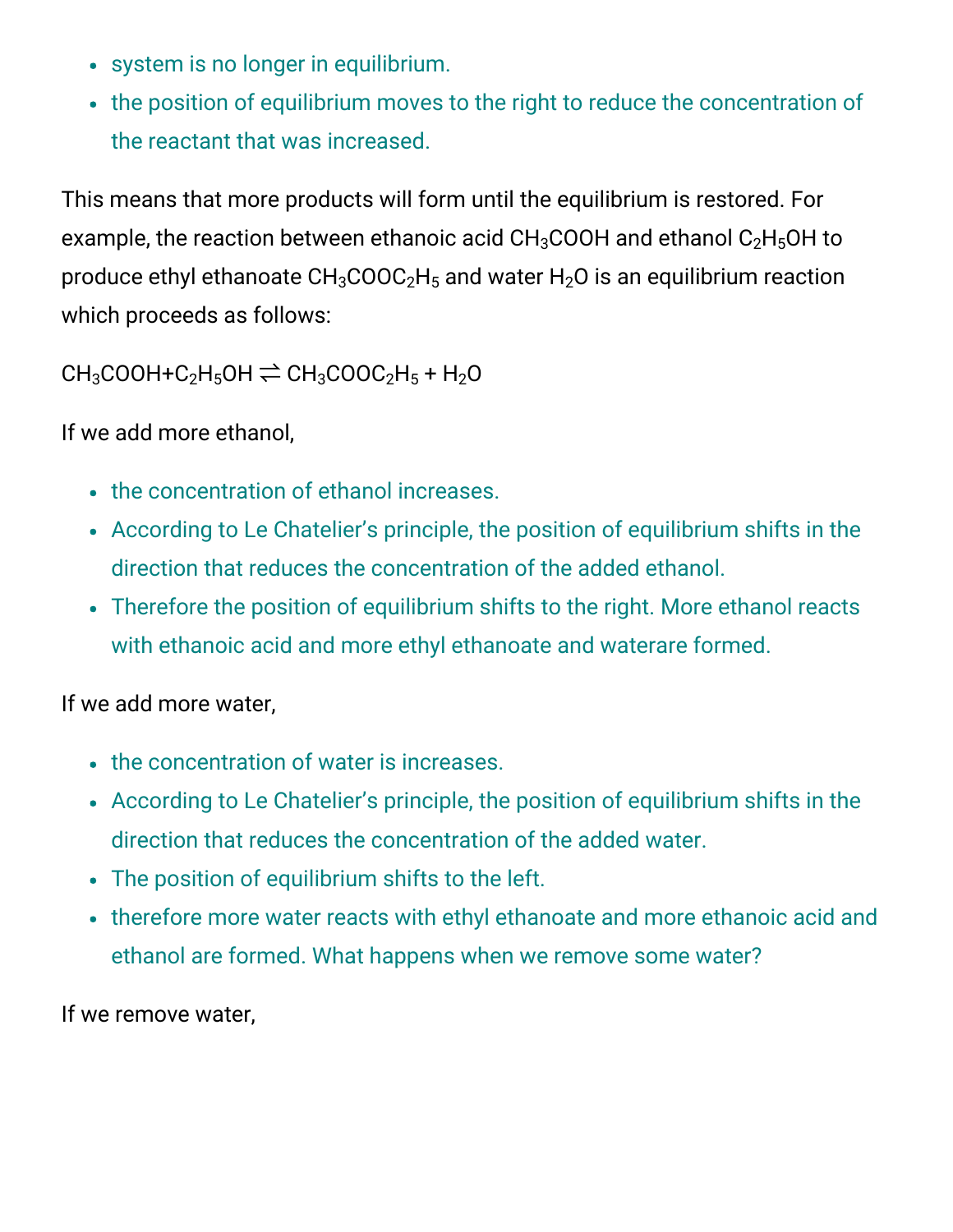- the concentration of water decreases.
- According to Le Chatelier's principle, the position of equilibrium shifts in the direction that increases the concentration of the removed water.
- The position of equilibrium shifts to the right.
- More ethanoic acid reacts with ethanol and more water and ethyl ethanoate are formed.

### <span id="page-5-0"></span>**How does a change in pressure affect the position of the equilibrium?**

Pressure affects the position of equilibrium only in reactions where gases are reactants or products, because solids and liquids are incompressible.

If we look at the reaction between nitrogen and hydrogen to form ammonia, as shown below:

 $N_2(g) + 3H_2(g) \rightleftarrows 2NH_3(g)$ 

We can see that there are 4 moles (1 mole of nitrogen and 3 moles of hydrogen) of gas on the left hand side and 2 moles of gas (ammonia) on the right hand side.

If we increase the pressure of the reactants constant temperature:

- the molecules move closer together, because the volume is reduced.
- According to Le Chatelier's principle, the position of equilibrium shifts in the direction that reduces the increased pressure.
- therefore the position of the equilibrium shifts in the direction of fewer gas molecules (which results in a decrease in pressure)
- in this case, that is to the right where there are fewer moles of gas.
- more ammonia is produced until the equilibrium is reestablished.

If we reduce the pressure at constant temperature: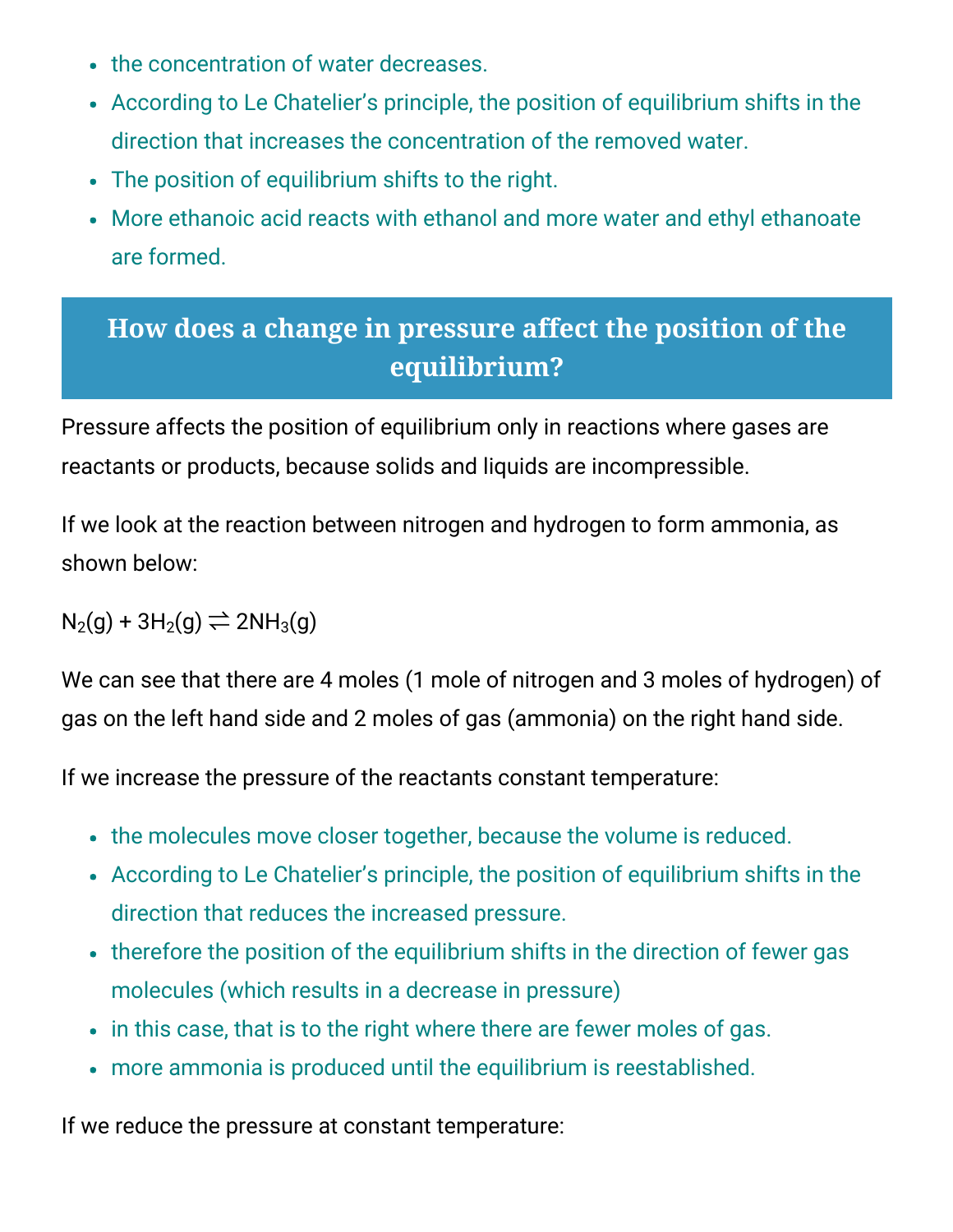- the molecules move far apart, because the volume is reduced.
- According to Le Chatelier's principle, the position of equilibrium shifts in the direction that increases the reduced pressure.
- therefore the position of the equilibrium shifts in the direction of more gas molecules (which results in an increase in pressure)
- in this case, that is to the left where there are fewer moles of gas.
- more nitrogen and hydrogen are produced until the equilibrium is reestablished.

However, if there are equal numbers of molecules of gas on each side of the equation, the position of equilibrium is not affected by a change in pressure.

### <span id="page-6-0"></span>**How does a change in temperature affect the position of the equilibrium?**

The reaction between nitrogen and hydrogen to form ammonia is exothermic.

 $N_2(g)$  + 3H<sub>2</sub>(g)  $\rightleftharpoons$  2NH<sub>3</sub>(g) -  $\Delta H$ 

The forward reaction releases heat energy since the reaction is exothermic and the backward reaction absorbs heat energy.

If we increase the temperature:

- According to Le Chatelier's principle, the position of equilibrium shifts in the direction that absorbs the added heat.
- That is, the position of equilibrium shifts to the left, which is the endothermic reaction.
- more nitrogen and hydrogen are produced until the equilibrium is reestablished.

If we decrease the temperature: